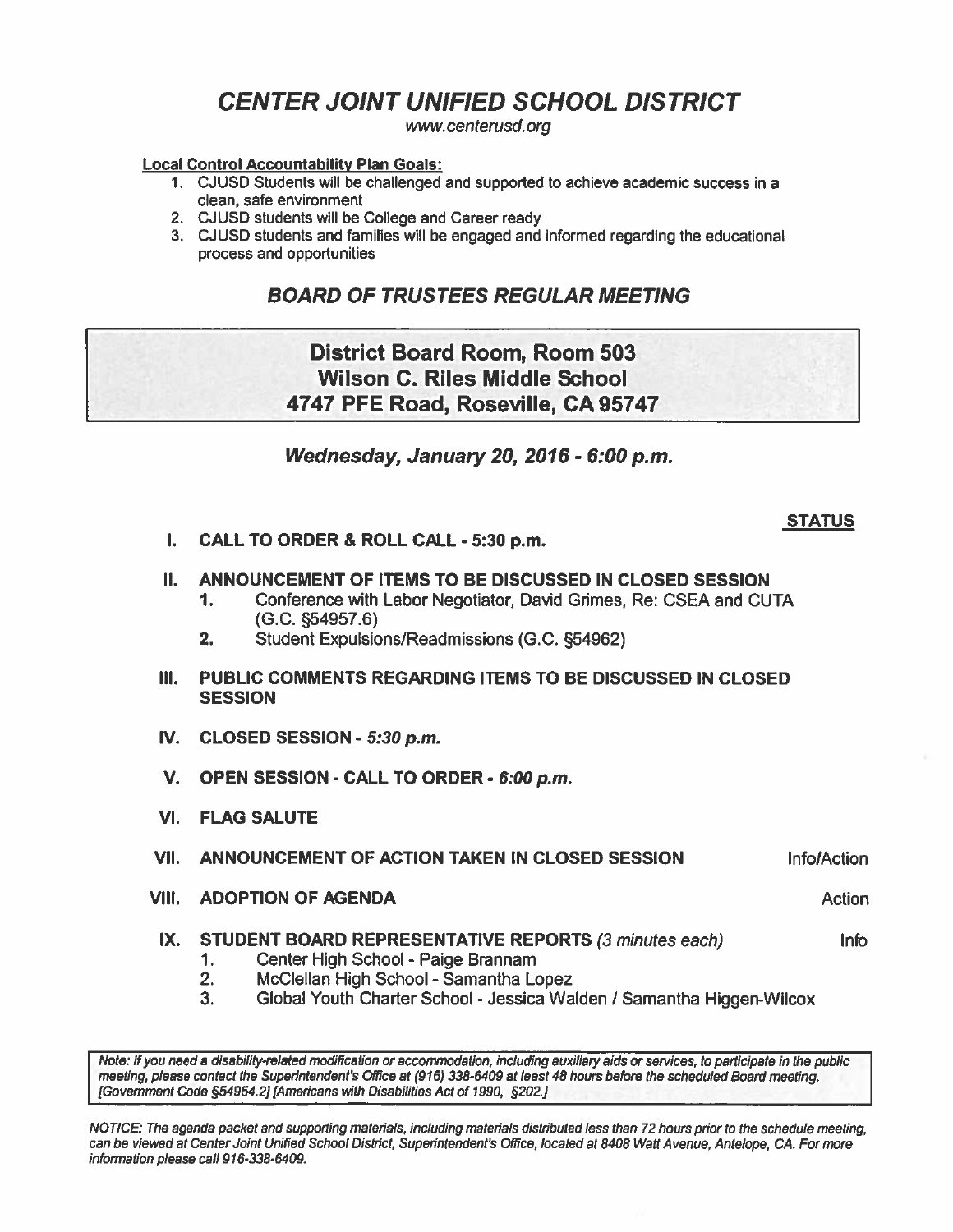| Χ.               | <b>ORGANIZATION REPORTS</b> (3 minutes each)                                                                                                                                                                             |                                                                                                   |                                                                                                                                                                                                                                                                                                                                                                                     | <b>Info</b>               |
|------------------|--------------------------------------------------------------------------------------------------------------------------------------------------------------------------------------------------------------------------|---------------------------------------------------------------------------------------------------|-------------------------------------------------------------------------------------------------------------------------------------------------------------------------------------------------------------------------------------------------------------------------------------------------------------------------------------------------------------------------------------|---------------------------|
|                  | <b>CUTA - Heather Woods, President</b><br>1.                                                                                                                                                                             |                                                                                                   |                                                                                                                                                                                                                                                                                                                                                                                     |                           |
|                  | 2.                                                                                                                                                                                                                       | <b>CSEA - Marie Huggins, President</b>                                                            |                                                                                                                                                                                                                                                                                                                                                                                     |                           |
| XI.              | <b>REPORTS/PRESENTATIONS</b> (8 minutes each)                                                                                                                                                                            |                                                                                                   |                                                                                                                                                                                                                                                                                                                                                                                     | <b>Info</b>               |
| Student Serv.    | 1.                                                                                                                                                                                                                       | <b>Williams Uniform Complaint Quarterly Reporting - David Grimes</b>                              |                                                                                                                                                                                                                                                                                                                                                                                     |                           |
| Facilities & Op. | 2.                                                                                                                                                                                                                       | <b>Bond Oversight Committee Annual Report - Craig Deason</b>                                      |                                                                                                                                                                                                                                                                                                                                                                                     |                           |
| XII.             | <b>COMMENTS FROM THE AUDIENCE REGARDING ITEMS NOT ON</b><br><b>THE AGENDA</b>                                                                                                                                            |                                                                                                   |                                                                                                                                                                                                                                                                                                                                                                                     | Public<br><b>Comments</b> |
|                  |                                                                                                                                                                                                                          | will be heard at the time the Board is discussing that item.                                      | Anyone may address the Board regarding any item that is within the Board's subject matter<br>jurisdiction. However, the Board may not discuss or take action on any item which is not on<br>this agenda except as authorized by Government Code Section 54954.2. A speaker shall be<br>limited to 3 minutes (Board Policy 9323). All public comments on items listed on this agenda | Invited                   |
| XIII.            | <b>BOARD / SUPERINTENDENT REPORTS (10 minutes)</b>                                                                                                                                                                       |                                                                                                   |                                                                                                                                                                                                                                                                                                                                                                                     | <b>Info</b>               |
| XIV.             | <b>CONSENT AGENDA (5 minutes)</b>                                                                                                                                                                                        |                                                                                                   |                                                                                                                                                                                                                                                                                                                                                                                     | <b>Action</b>             |
|                  | NOTE: The Board will be asked to approve all of the following items by a single vote, unless any<br>member of the Board asks that an item be removed from the consent agenda and considered and<br>discussed separately. |                                                                                                   |                                                                                                                                                                                                                                                                                                                                                                                     |                           |
| Governance       | 1.                                                                                                                                                                                                                       |                                                                                                   | Approve Adoption of Minutes from December 16, 2015 Regular Meeting                                                                                                                                                                                                                                                                                                                  |                           |
| Personnel        | 2.                                                                                                                                                                                                                       | <b>Approve Certificated Personnel Transactions</b>                                                |                                                                                                                                                                                                                                                                                                                                                                                     |                           |
| ↓                | 3.                                                                                                                                                                                                                       | <b>Approve Classified Personnel Transactions</b>                                                  |                                                                                                                                                                                                                                                                                                                                                                                     |                           |
|                  | 4.                                                                                                                                                                                                                       | <b>Approve CUTA Tentative Agreement</b>                                                           |                                                                                                                                                                                                                                                                                                                                                                                     |                           |
|                  | 5.                                                                                                                                                                                                                       | Approve Corrected Center Adult School Salary Schedule                                             |                                                                                                                                                                                                                                                                                                                                                                                     |                           |
| Special Ed.      | 6.                                                                                                                                                                                                                       | Ratify 2015/2016 Individual Services Agreements:                                                  |                                                                                                                                                                                                                                                                                                                                                                                     |                           |
|                  |                                                                                                                                                                                                                          | 2015/16-185, 231                                                                                  | <b>Easter Seal Society of CA</b>                                                                                                                                                                                                                                                                                                                                                    |                           |
|                  |                                                                                                                                                                                                                          | 2015/16-186, 188, 191-227                                                                         | <b>American River Speech</b>                                                                                                                                                                                                                                                                                                                                                        |                           |
|                  |                                                                                                                                                                                                                          | 2015/16-229                                                                                       | <b>Guiding Hands</b>                                                                                                                                                                                                                                                                                                                                                                |                           |
|                  |                                                                                                                                                                                                                          | 2015/16-189, 233-236                                                                              | <b>Bright Futures</b>                                                                                                                                                                                                                                                                                                                                                               |                           |
|                  |                                                                                                                                                                                                                          | 2015/16-190                                                                                       | <b>CTEC</b>                                                                                                                                                                                                                                                                                                                                                                         |                           |
|                  |                                                                                                                                                                                                                          | 2015/16-228, 230                                                                                  | <b>Capitol Autism</b>                                                                                                                                                                                                                                                                                                                                                               |                           |
|                  |                                                                                                                                                                                                                          | 2015/16-232                                                                                       | <b>Placer Learning Center</b>                                                                                                                                                                                                                                                                                                                                                       |                           |
| Curr & Instr     | 7.                                                                                                                                                                                                                       | Ratify 2014/15 School Accountability Report Cards                                                 |                                                                                                                                                                                                                                                                                                                                                                                     |                           |
| ↓                | 8.                                                                                                                                                                                                                       | Approve Freshman Math Placement Flowchart                                                         |                                                                                                                                                                                                                                                                                                                                                                                     |                           |
| ↓                | 9.                                                                                                                                                                                                                       | Approve 2016/2017 AVID Agreement                                                                  |                                                                                                                                                                                                                                                                                                                                                                                     |                           |
|                  | 10.                                                                                                                                                                                                                      | Approve Agreement for PCOE Consulting Services                                                    |                                                                                                                                                                                                                                                                                                                                                                                     |                           |
|                  | 11.                                                                                                                                                                                                                      | Approve Professional Services Agreement: Gary Henderson, MFT                                      |                                                                                                                                                                                                                                                                                                                                                                                     |                           |
|                  | 12.                                                                                                                                                                                                                      | Approve Single Plan for Student Achievement for the 2015-16 School Year -<br><b>North Country</b> |                                                                                                                                                                                                                                                                                                                                                                                     |                           |
| ↓                | 13.                                                                                                                                                                                                                      | Approve Single Plan for Student Achievement for the 2015-16 School Year -<br><b>Dudley</b>        |                                                                                                                                                                                                                                                                                                                                                                                     |                           |
| ↓                | 14.                                                                                                                                                                                                                      | Approve Single Plan for Student Achievement for the 2015-16 School Year - Oak<br>Hill             |                                                                                                                                                                                                                                                                                                                                                                                     |                           |
| ↓                | 15.                                                                                                                                                                                                                      | Approve Single Plan for Student Achievement for the 2015-16 School Year -<br>Global               |                                                                                                                                                                                                                                                                                                                                                                                     |                           |
| Facilities & Op. | 16.                                                                                                                                                                                                                      | Approve Amendment #1 to CCTR-5183, Local Agreement for Child Development<br><b>Services</b>       |                                                                                                                                                                                                                                                                                                                                                                                     |                           |
| ↓                | 17.                                                                                                                                                                                                                      | Approve Safe School and Emergency Preparedness Plan - Oak Hill                                    |                                                                                                                                                                                                                                                                                                                                                                                     |                           |
| <b>Business</b>  | 18.                                                                                                                                                                                                                      | Approve Payroll Orders: July - December 2015                                                      |                                                                                                                                                                                                                                                                                                                                                                                     |                           |
| ↓                | 19.                                                                                                                                                                                                                      |                                                                                                   | Approve Supplemental Agenda (Vendor Warrants): December 2015                                                                                                                                                                                                                                                                                                                        |                           |
| XV.              |                                                                                                                                                                                                                          | <b>INFORMATION ITEMS</b>                                                                          |                                                                                                                                                                                                                                                                                                                                                                                     | <b>Info</b>               |
| Curr & Instr     | 1.                                                                                                                                                                                                                       | Assembly: "Nightmare on Puberty Street" - Riles MS                                                |                                                                                                                                                                                                                                                                                                                                                                                     |                           |
| Facilities & Op. | 2.                                                                                                                                                                                                                       |                                                                                                   | Workshop: "Google in Education" - 50 staff members from CJUSD                                                                                                                                                                                                                                                                                                                       |                           |
|                  |                                                                                                                                                                                                                          |                                                                                                   |                                                                                                                                                                                                                                                                                                                                                                                     |                           |